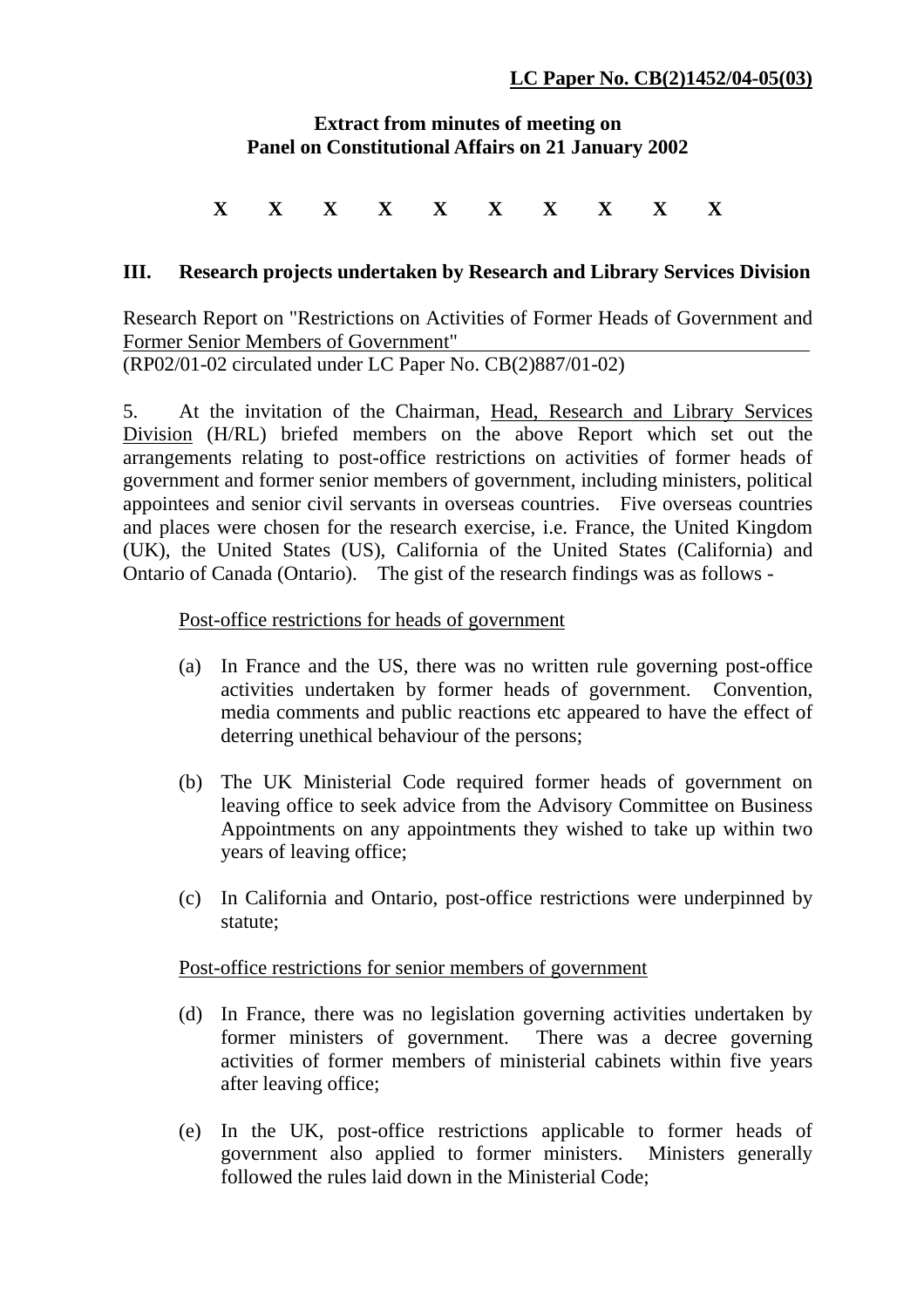- (f) In the US, California and Ontario, there was legislation governing post-office restrictions for former senior members of government;
- (g) In most of the countries and places under study, there were written rules governing activities undertaken by former senior civil servants;

## Mechanism relating to post-office restrictions

- (h) In France, the government was required to consult the Ethics Commission about the suitability of employment intended to be undertaken by members of ministerial cabinets and senior civil servants within five years of leaving government. The final decision, however, rested with the government;
- (i) In the UK, former heads and ministers of government, by convention, sought advice from the Advisory Committee on Business Appointments about appointments they intended to take up within two years of leaving office. However, the Advisory Committee would not take any action against any person if he did not follow its advice. Senior civil servants in the UK were required to obtain government approval before taking up any employment within two years of leaving government;
- (j) In the US, Ontario and California, there was no requirement for members of government to seek approval for their post-office job plans. However, there were offence provisions specified in the legislation governing post-office restrictions.

6. Dr YEUNG Sum asked whether the Administration would consider introducing post-office restrictions on the activities of the Chief Executive (CE) as well as restrictions (during and after leaving office) on the principal officials who would be politically appointed under the proposed new accountability system. Secretary for Constitutional Affairs (SCA) replied that the Administration was currently undertaking a study on the relevant issues. It would take public views into consideration and report to the Panel when it had come up with certain recommendations.

7. Ms Emily LAU said that she was in favour of implementing a statutory mechanism for regulating post-office activities of former CEs and former senior members of government to avoid conflict of interest. She suggested that in addition to providing a fact-finding research, the RLSD might also conduct a comparative analysis to assess the effectiveness of the different systems adopted in the countries and places covered in the research and the problems encountered, so as to assist the Panel in a more in-depth consideration of the issues.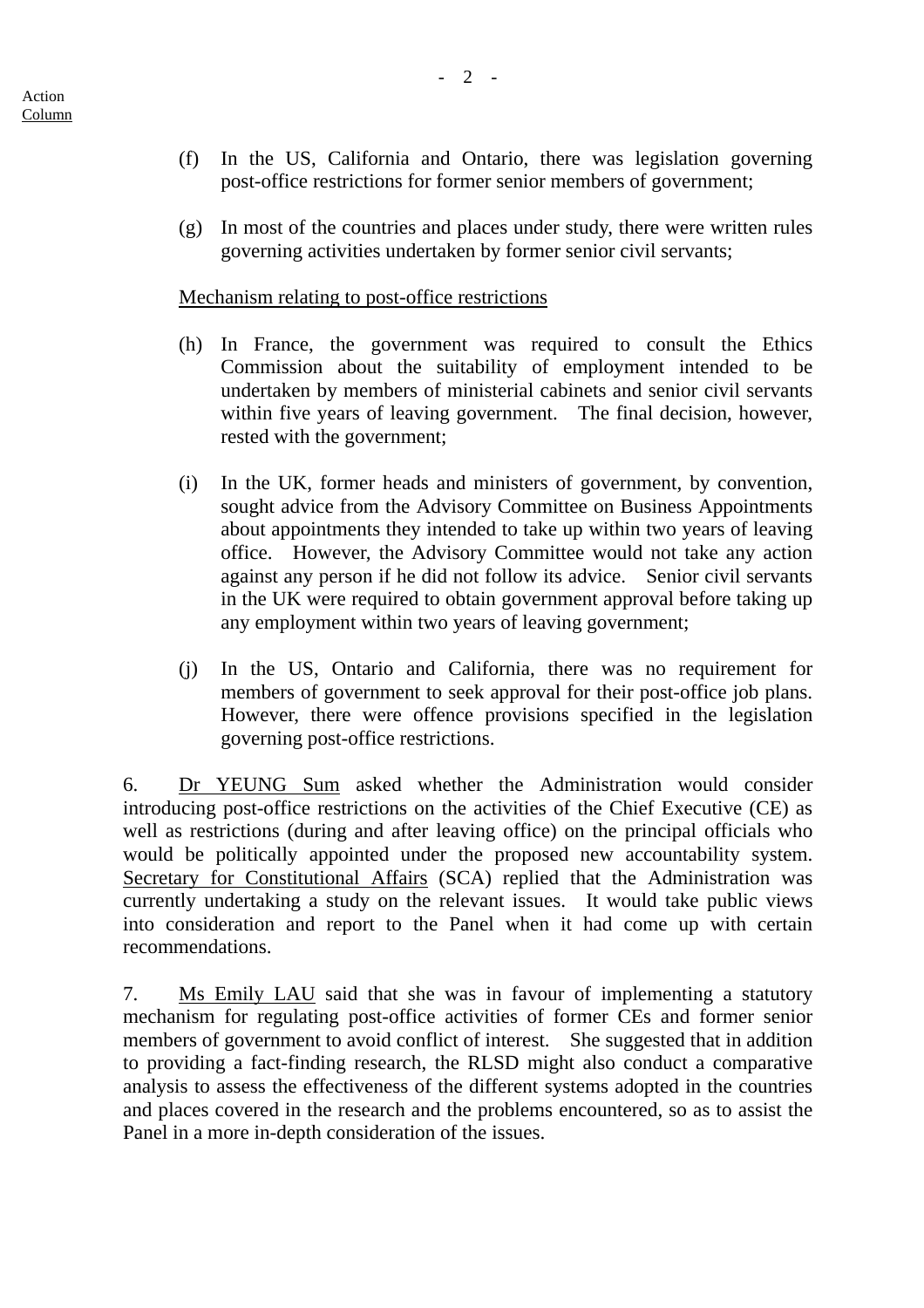8. Research Officer 4 (RO4) said that according to the reply from the UK Consulate General, the existing practices in the UK worked satisfactorily. Ministers generally complied with the rules laid down in the Ministerial Code. Former ministers, by convention, sought advice from the Advisory Committee on Business Appointment on any appointments they wished to take up within two years of leaving office. When a former minister took up a post which the Advisory Committee had considered, the Advisory Committee's advice would be published in its annual report for public scrutiny. RLSD also got favourable feedback regarding the monitoring system in Ontario.

9. RO4 added that an assessment of the relative effectiveness of the systems operating in the overseas countries might need to be based on information such as statistics on prosecutions or sanctions against non-compliance of the post-office restrictions. However, such data were scarce and difficult to obtain.

10. The Chairman expressed the view that a comparative study on the effectiveness of the systems as suggested by Ms Emily LAU would involve more complicated research efforts. He added that even if RLSD could come up with any concluded views or recommendations, they would not likely to be agreed to by all members of the Panel.

11. In response to Mr CHEUNG Man-kwong, RO4 said that post-office restrictions for former heads of government in the places under study mainly took the form of restrictions on standing for elections to the head of government, future employment, making contracts with the government or seeking to influence government decisions for compensation etc. The practices adopted varied among the places covered in the study and they were set out in Table 2 and paragraphs 5.2 to 5.13 of the Report.

12. Mr CHEUNG Man-kwong noted that as opposed to the situation in the UK, there were no written rules nor legislation in the US and France limiting the activities of former heads of government. Deterrence was only in the form of public expectation, media comments and threat of hostile public reactions etc.

13. RO4 said that according to the replies from the Consulate General of France and the US Office of Government Ethics, the use of convention for regulating activities of former heads of government were considered effective.

14. The Chairman opined that the reason for adopting different practices could possibly be attributed to the fundamental differences between the two major systems, i.e. presidential versus parliamentary system of government.

15. In response to Ms Cyd HO, RO4 said that in the five countries and places studied there were no statutory post-office restrictions on former senior members of government accepting appointments to offices with substantive political power.